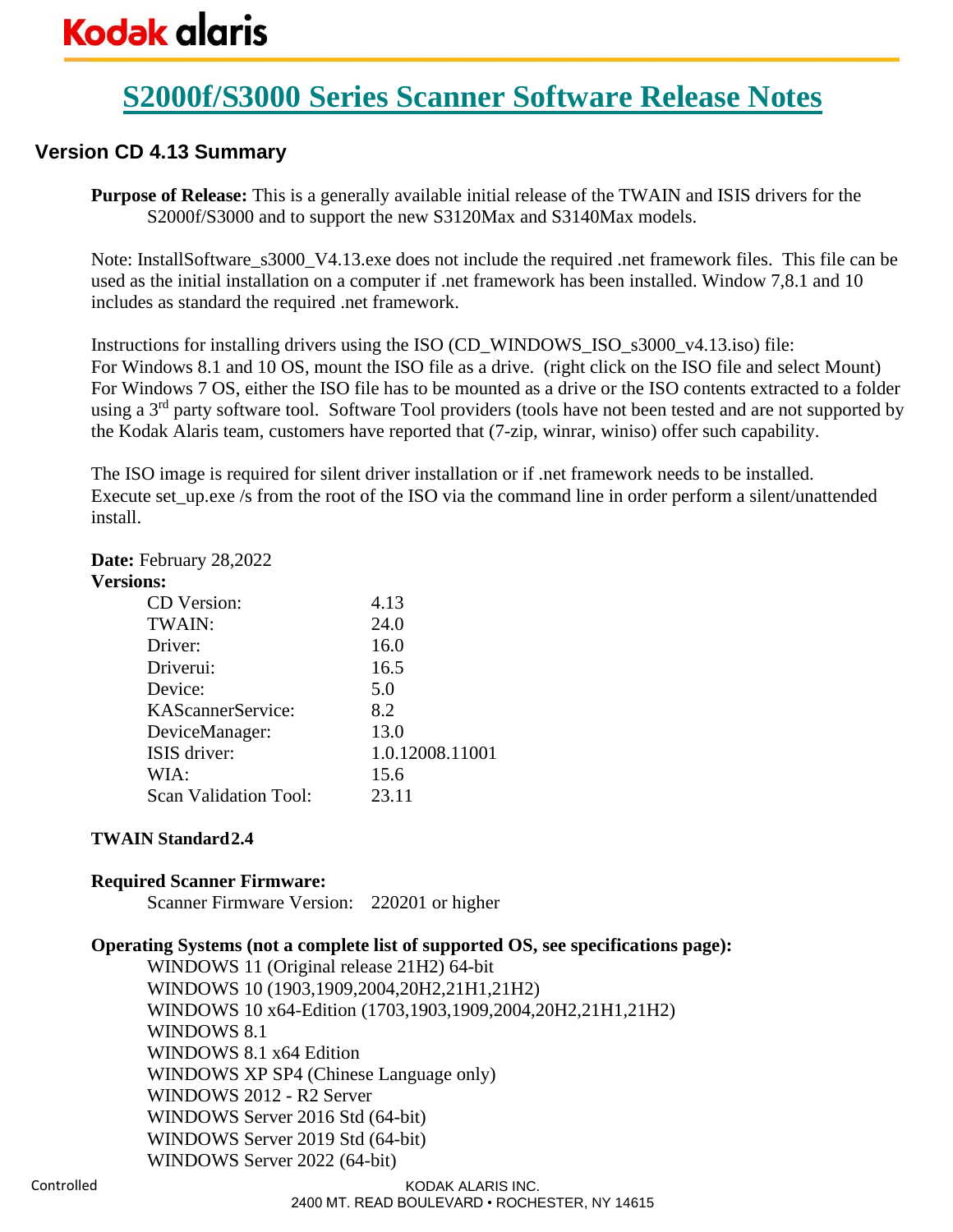## **S2000f/S3000 Series Scanner Software Release Notes**

### Linux Distros: Processors

-Ubuntu 20.04 & 18.04 -Open SUSE Leap-15.2 & 13.1 -NeoKylin Live-Desktop (NKLD-V7\_U2-ZX64-REL-build61 & build54) -SUSE Enterprise Desktop-15.2 & 12.4 -SUSE Linux Enterprise Desktop 12 SP2 64-bit -NeoKylin-Live-Desktop-6.0-x86\_64-B060-20160822 -UnifiedOS - MIPS (UOS-20-SP1-desktop) -Kylin10 - MIPS (Kylin-Desktop-V10-Release-Build1-20200710-mips64el) -Kylin10 - Intel (Kylin-Desktop-V10-Release-Build1-20200710-x86\_64) -Neokylin 7 - MIPS (NKLD-7.0 U2-REL-B062.5-20200911-mips64el)

### **Supported Models:**

Kodak S2085f ,Kodak S3xxxy and S3000Max scanners

### **New Features for CD 3.0:**

1. Support S3120Max and S3140Max models.

### **Improvements for 4.13**

- 1. Improvements to Changes to kascannerservice functionality when network connecting scanner
- 2. ISIS improvements to fixed cropping length and width for pre-selected paper sizes

### -

**Notes:** 

None:

#### **Known Issues:**

- 1. ISIS Driver: Imprinter orientation and y-position do not match the choices in the Stamp Layout tab.
	- a. To work around this manually change these settings in the preset file
		- i. ImprinterYOffsetPixel $(0)(0) = 6000$  (Distance from lead edge in  $1/1200$ ")
		- ii. ImprinterYOffsetInch $(0)(0)=5$  (Distance from lead edge in inches)
		- iii. ImprinterOrientation( $0(0)$ )=4 (Orientation Options 1,2,3,4)
- 2. ISIS Driver: Spaces are less than 8 with "Display as Spaces" option for %S format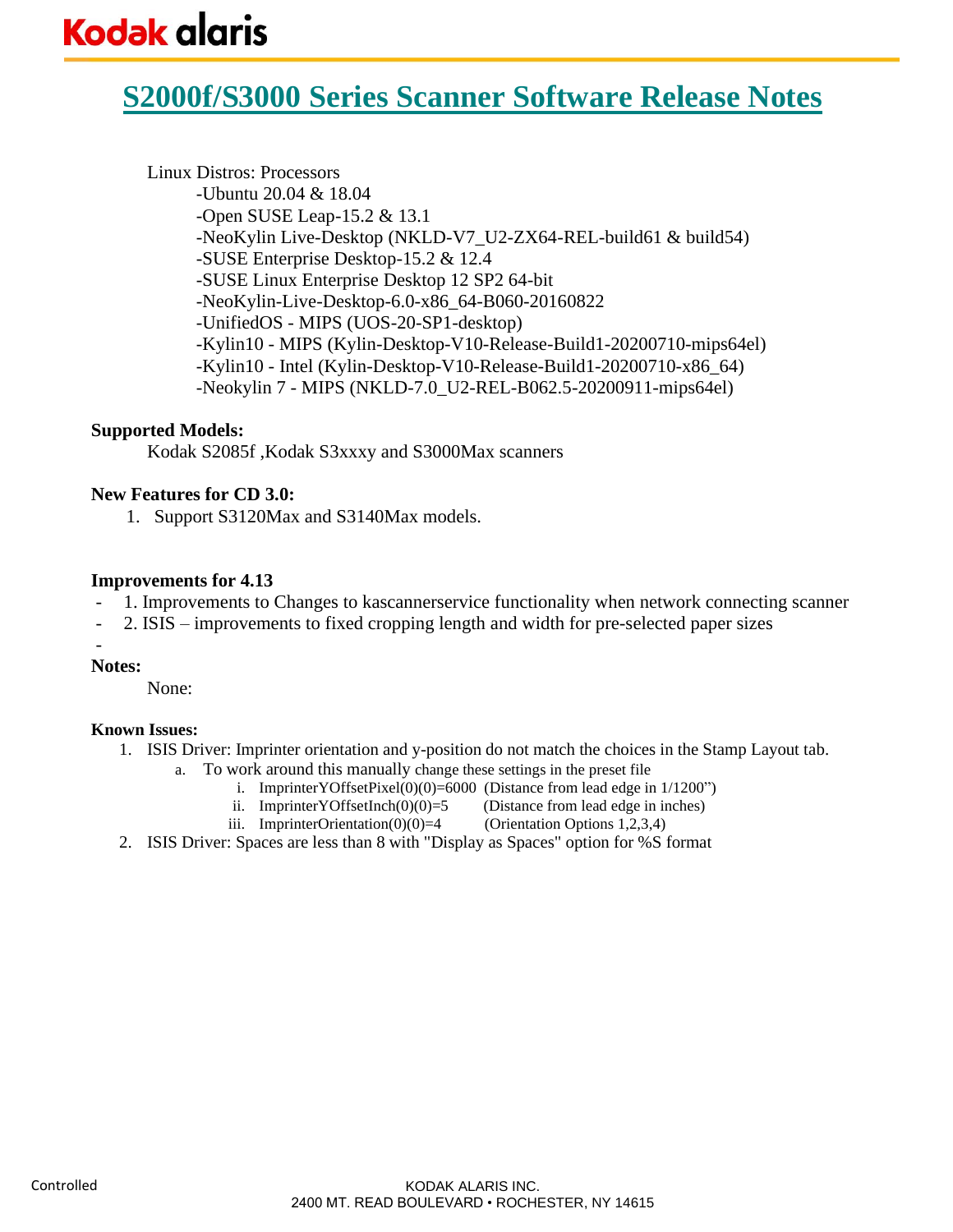# **Kodak glaris**

# **S2000f/S3000 Series Scanner Software Release Notes**

### **Version CD 3.0 Summary**

**Purpose of Release:** This is updated generally available initial release of the TWAIN and ISIS drivers.

Note: InstallSoftware\_s3000\_v3.0.exe does not include the required .net framework files. This file can be used as the initial installation on a computer if .net framework has been installed. Window 7,8.1 and 10 includes as standard the required .net framework.

The ISO image is required for silent driver installation or if .net framework needs to be installed. Execute set up.exe /s from the root of the ISO via the command line in order perform a silent/unattended install.

Instructions for installing drivers using the ISO (CD\_WINDOWS\_ISO\_s3000\_v3.0.iso) file: For Windows 8.1 and 10 OS, mount the ISO file as a drive. (right click on the ISO file and select Mount) For Windows 7 OS, either the ISO file has to be mounted as a drive or the ISO contents extracted to a folder using a 3<sup>rd</sup> party software tool. Software Tool providers (tools have not been tested and are not supported by the Kodak Alaris team, customers have reported that (7-zip, winrar, winiso) offer such capability.

### **Date:** February 18,2021

#### **Versions:**

| CD Version:           | 3.0             |
|-----------------------|-----------------|
| TWAIN:                | 22.5            |
| Driver:               | 14.4            |
| Driverui:             | 15.0            |
| Device:               | 14.4            |
| KAScannerService:     | 7.1             |
| DeviceManager:        | 3.0             |
| ISIS driver:          | 1.0.12008.11001 |
| WIA:                  | 14.4            |
| Scan Validation Tool: | 22.4            |

### **TWAIN Standard2.4**

### **Required Scanner Firmware:**

Scanner Firmware Version: 200801 or higher

### **Operating Systems (not a complete list of supported OS, see specifications page):**

WINDOWS 11 (Original release 21H2) WINDOWS 10 (1903,1909,2004,20H2,21H1) WINDOWS 10 x64-Edition (1903,1909,2004,20H2,21H1) WINDOWS 7 SP1 x64 Edition (ending support with next release) WINDOWS 8.1 WINDOWS 8.1 x64 Edition WINDOWS XP SP4 (Chinese Language only) WINDOWS 2012 R2 Server WINDOWS Server 2016 Std (64-bit) WINDOWS Server 2019 Std (64-bit) Linux Distros: Processors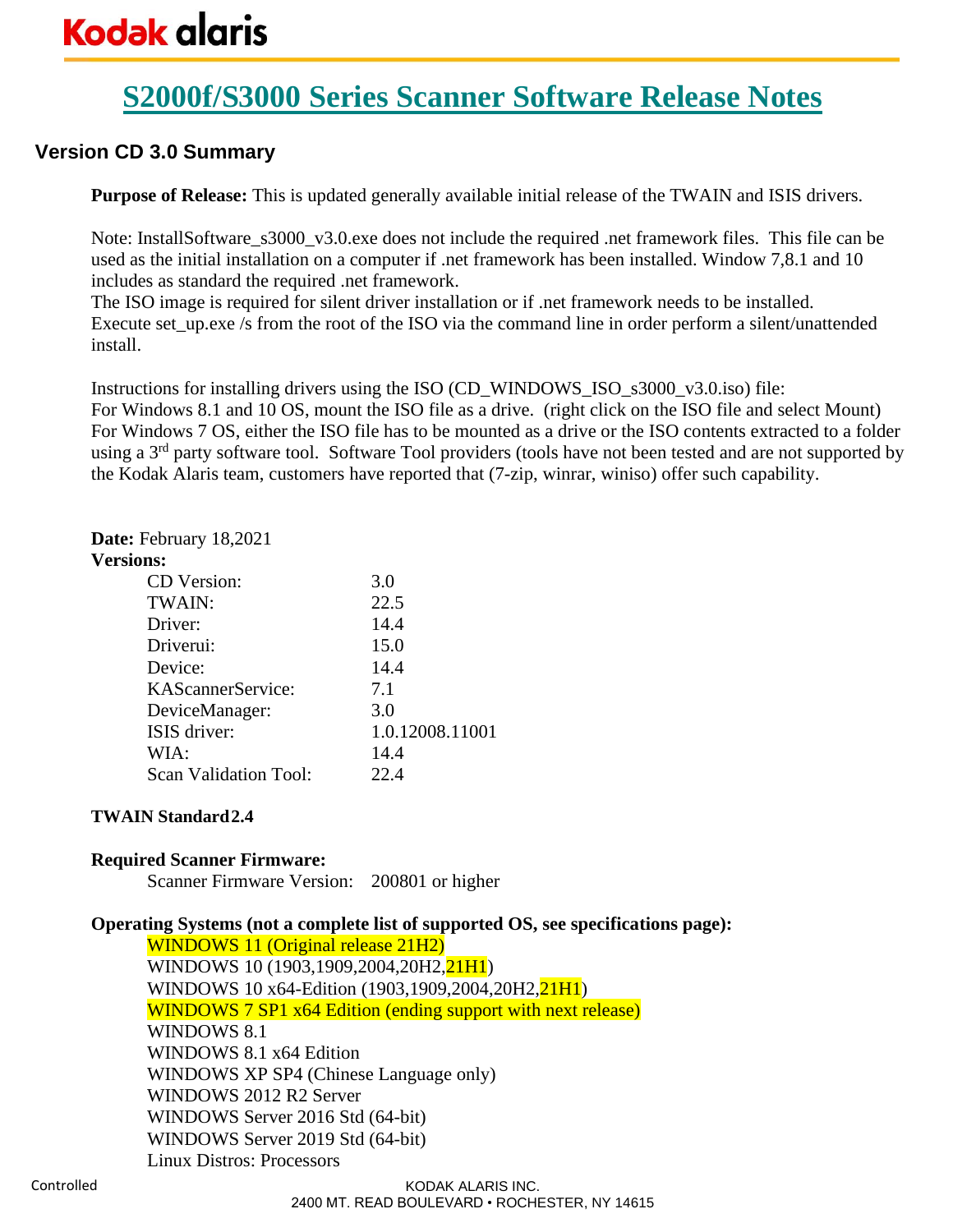# **Kodak glaris**

# **S2000f/S3000 Series Scanner Software Release Notes**

Neokylin V7: (Intel x86-64), MIPS UOS: (Intel x86-64), MIPS Kylin 10: (Intel x86-64), MIPS Ubuntu 18.04: (Intel x86-64) Open SUSE 15.1 64-bit: (Intel x86-64) SUSE Exterprise Desktop 15 SP1 64-bit: (Intel x86-64)

### **Supported Models:**

Kodak S2085f and all Kodak S3xxxy scanners

### **New Features for CD 3.0:**

- 2. AMY-869 Add Polish language support
- 3. Support for UOS and Kylin 10 (Intel x86 and MIPS)

### **Improvements for 3.0**

- 1. CPSOLKCP-2871 when using the Czech or Polish language, Capture Pro fails to initiate a scan using button shortcuts from the scanner OCP
- 2. CPSOLKCP-2872 when using the Czech or Polish language, unable to initiate a scan when Capture Pro is launched as a non-admin user
- 3. CPSOLKCP-2874 when using the Czech or Polish language, unable to connect to scanner when Capture Pro launched as non-admin user but run as administrator

### **Notes:**

None:

### **Known Issues:**

- 3. ISIS Driver: Imprinter orientation and y-position do not match the choices in the Stamp Layout tab.
	- a. To work around this manually change these settings in the preset file
		- i. ImprinterYOffsetPixel $(0)(0) = 6000$  (Distance from lead edge in  $1/1200$ ")
		- ii. ImprinterYOffsetInch $(0)(0)=5$  (Distance from lead edge in inches)
		- iii. ImprinterOrientation( $0(0)$ )=4 (Orientation Options 1,2,3,4)
- 4. ISIS Driver: Spaces are less than 8 with "Display as Spaces" option for %S format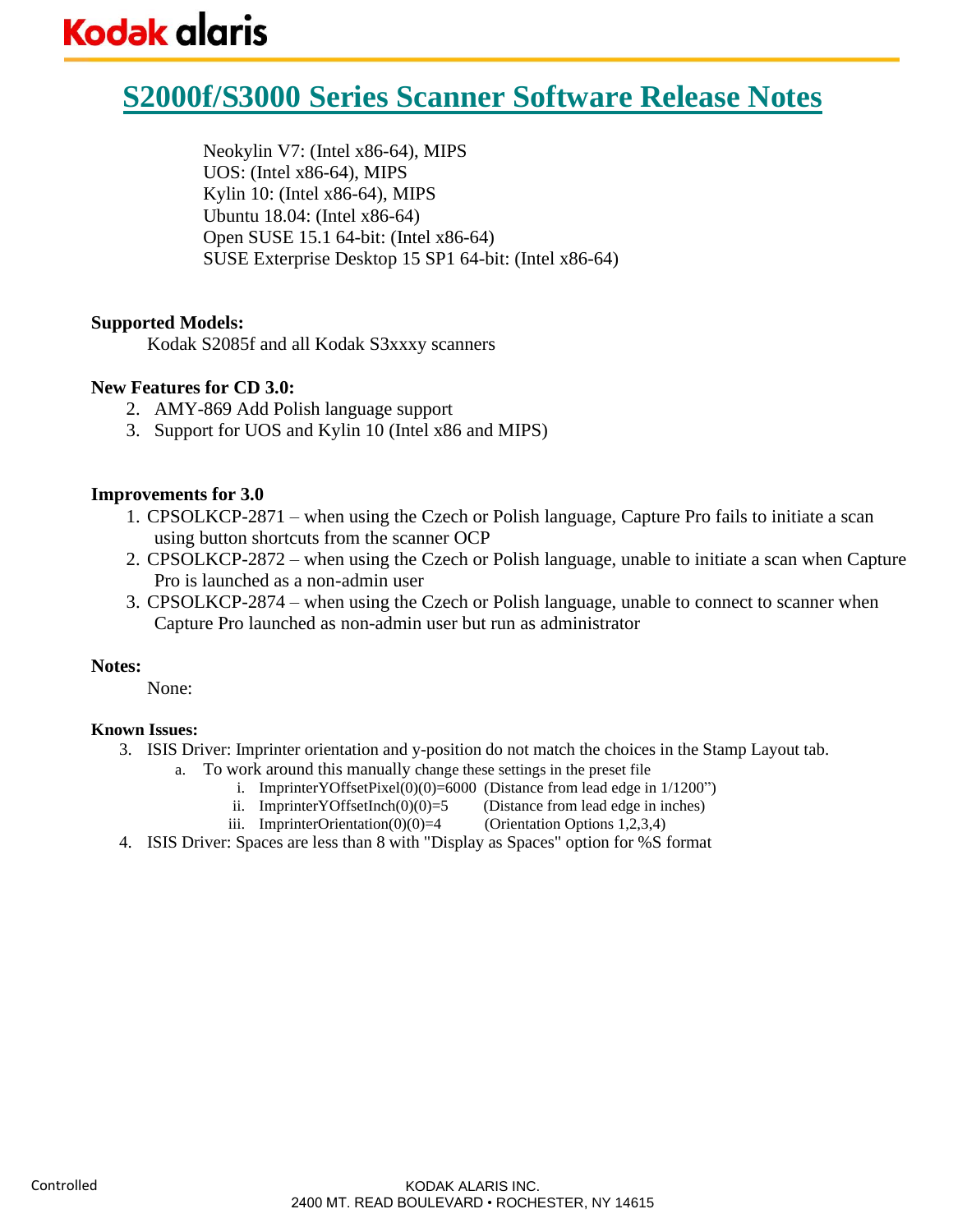# **Kodak glaris**

# **S2000f/S3000 Series Scanner Software Release Notes**

### **Version CD 1.4.0 Summary**

**Purpose of Release:** This is the initial release of the TWAIN and ISIS drivers.

Instructions for installing drivers using the ISO file:

For Windows 8.1 and 10 OS, mount the ISO file as a drive. (right click on the ISO file and select Mount) For Windows 7 OS, either the ISO file has to be mounted as a drive or the ISO contents extracted to a folder using a 3<sup>rd</sup> party software tool. Software Tool providers (tools have not been tested and are not supported by the Kodak Alaris team, customers have reported that (7-zip, winrar, winiso) offer such capability.

Note: InstallSoftware\_s3000\_v1.4.exe does not include the required .net framework files. This file can be used as the initial installation on a computer as long as .net framework has been installed. Window 7,8.1 and 10 includes as standard the required .net framework.

The ISO image is required for silent driver installation or if .net framework needs to be installed. Execute set\_up.exe /s from the root of the ISO via the command line in order perform a silent/unattended install.

### **Date:** August 11,2020

#### **Versions:**

| 1.4            |
|----------------|
|                |
| 20.2           |
| 1.11           |
| 12.11          |
| 1.15           |
| 5.2            |
| 1.6            |
| 1.0.12008.8001 |
| 12.6           |
| 19.1           |
|                |

### **TWAIN Standard2.4**

### **Required Scanner Firmware:**

Scanner Firmware Version: 200801

### **Supported Operating Systems:**

WINDOWS XP SP4 (Chinese Language only) WINDOWS 7 SP1 WINDOWS 7 SP1 x64 Edition WINDOWS 8.1 WINDOWS 8.1 x64 Edition WINDOWS 10 (V1903,V1909,2004,20H2) WINDOWS 10 x64-Edition (V1903,V1909,2004,20H2) WINDOWS 2012 R2 Server WINDOWS Server 2016 Std (64-bit) WINDOWS Server 2019 Std (64-bit)